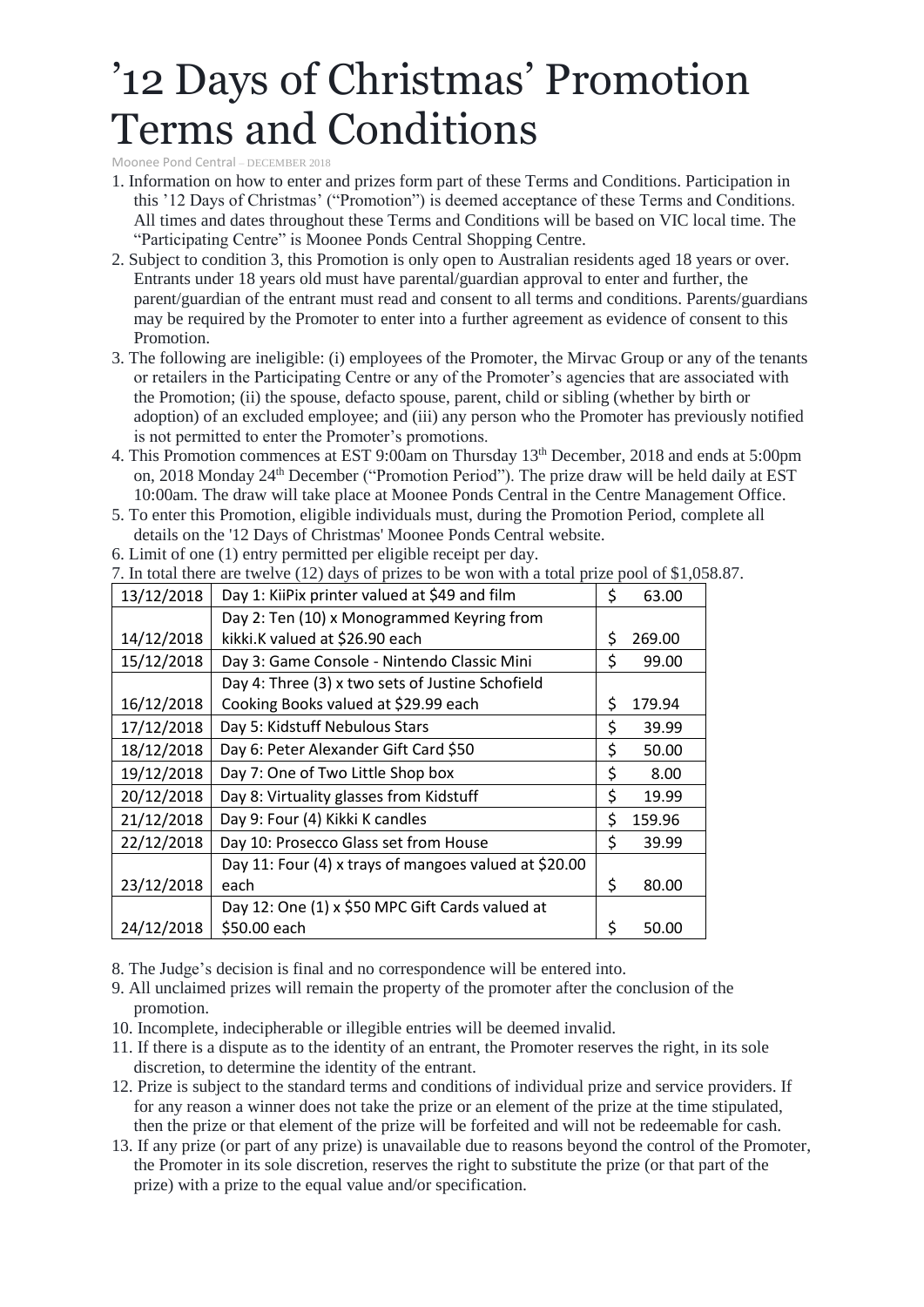- 14. Prizes, or any unused portion of a prize, are not transferable or exchangeable and cannot be taken as cash, unless otherwise specified. Prizes must be collected from Amore Coffee or Graina Bulk Food Store at Moonee Ponds Central Shopping Centre.
- 15. Entrants consent to the Promoter using the entrant's name, likeness, image and/or voice in the event they are a winner (including photograph, film and/or recording of the same) in any media for an unlimited period without remuneration for the purpose of promoting this Promotion (including any outcome).
- 16. The Promoter reserves the right, at any time, to verify the validity of entries (including contacting Participating Retailers) and entrants (including an entrant's identity, age and place of residence) and to disqualify any entrant who submits an entry that is not in accordance with these Terms and Conditions or who tampers with the entry process. Failure by the Promoter to enforce any of its rights at any stage does not constitute a waiver of those rights.
- 17. If this Promotion is interfered with in any way or is not capable of being conducted as reasonably anticipated due to any reason beyond the reasonable control of the Promoter, including but not limited to technical difficulties, unauthorised intervention or fraud, the Promoter reserves the right, in its sole discretion, to the fullest extent permitted by law (a) to disqualify any entrant; or (b) to modify, suspend, terminate or cancel the Promotion, as appropriate.
- 18. The Promoter's decision is final and no correspondence will be entered into.
- 19. Any cost associated with accessing the promotional website is the entrant's responsibility and is dependent on the Internet service provider used. The use of any automated entry software or any other mechanical or electronic means that allows an entrant to automatically enter repeatedly is prohibited and will render all entries submitted by that entrant invalid.
- 20. Nothing in these Terms and Conditions limit, exclude or modify or purports to limit, exclude or modify the statutory consumer guarantees as provided under the Competition and Consumer Act, as well as any other implied warranties under the ASIC Act or similar consumer protection laws in the State and Territories of Australia ("Non-Excludable Guarantees"). Except for any liability that cannot by law be excluded, including the Non-Excludable Guarantees, the Promoter and the Mirvac Group of companies (including their respective officers, employees and agents) exclude all liability (including negligence), for any personal injury; or any loss or damage (including loss of opportunity); whether direct, indirect, special or consequential, arising in any way out of the Promotion.
- 21. Except for any liability that cannot by law be excluded, including the Non-Excludable Guarantees, the Promoter and the Mirvac Group of companies (including their respective officers, employees and agents) are not responsible for and exclude all liability (including negligence), for any personal injury; or any loss or damage (including loss of opportunity); whether direct, indirect, special or consequential, arising in any way out of: (a) any technical difficulties or equipment malfunction (whether or not under the Promoter's control); (b) any theft, unauthorised access or third party interference; (c) any entry or correspondence that is late, lost, altered, damaged or misdirected (whether received by the Promoter or not) due to any reason beyond the reasonable control of the Promoter; (d) any variation in the prize value to that stated in these Terms and Conditions; (e) any tax liability incurred by an entrant or winner; or (f) use of the prize.
- 22. It is a condition of taking the prize, that the winner sign a deed of release and indemnity in the form required by the Promoter or any prize supplier.
- 23. Entrants agree that they are fully responsible for any materials they submit via the promotion including but not limited to comments, recordings and images ("Content"). The Promoter shall not be liable in any way for such Content to the full extent permitted by law. The Promoter may remove or decline to publish any Content without notice for any reason whatsoever. Entrants warrant and agree that: (a) they will not submit any Content that is unlawful or fraudulent, or that the Promoter may deem in breach of any intellectual property, privacy, publicity or other rights, defamatory, obscene, derogatory, pornographic, sexually inappropriate, violent, abusive, harassing, threatening, objectionable with respect to race, religion, origin or gender, not suitable for children aged under 15, or otherwise unsuitable for publication; (b) their Content shall not contain viruses or cause injury or harm to any person or entity; (c) they will obtain prior consent from any person or from the owner(s) of any property that appears in their Content; (d) the Content is the original [artistic/literary] work of the entrant that does not infringe the rights of any third party; (e) they consent to any use of the Content which may otherwise infringe the Content creator's/creators' moral rights pursuant to the Copyright Act 1968 (Cth) and warrant that they have the full authority to grant these rights; and (f) they will comply with all applicable laws and regulations, including